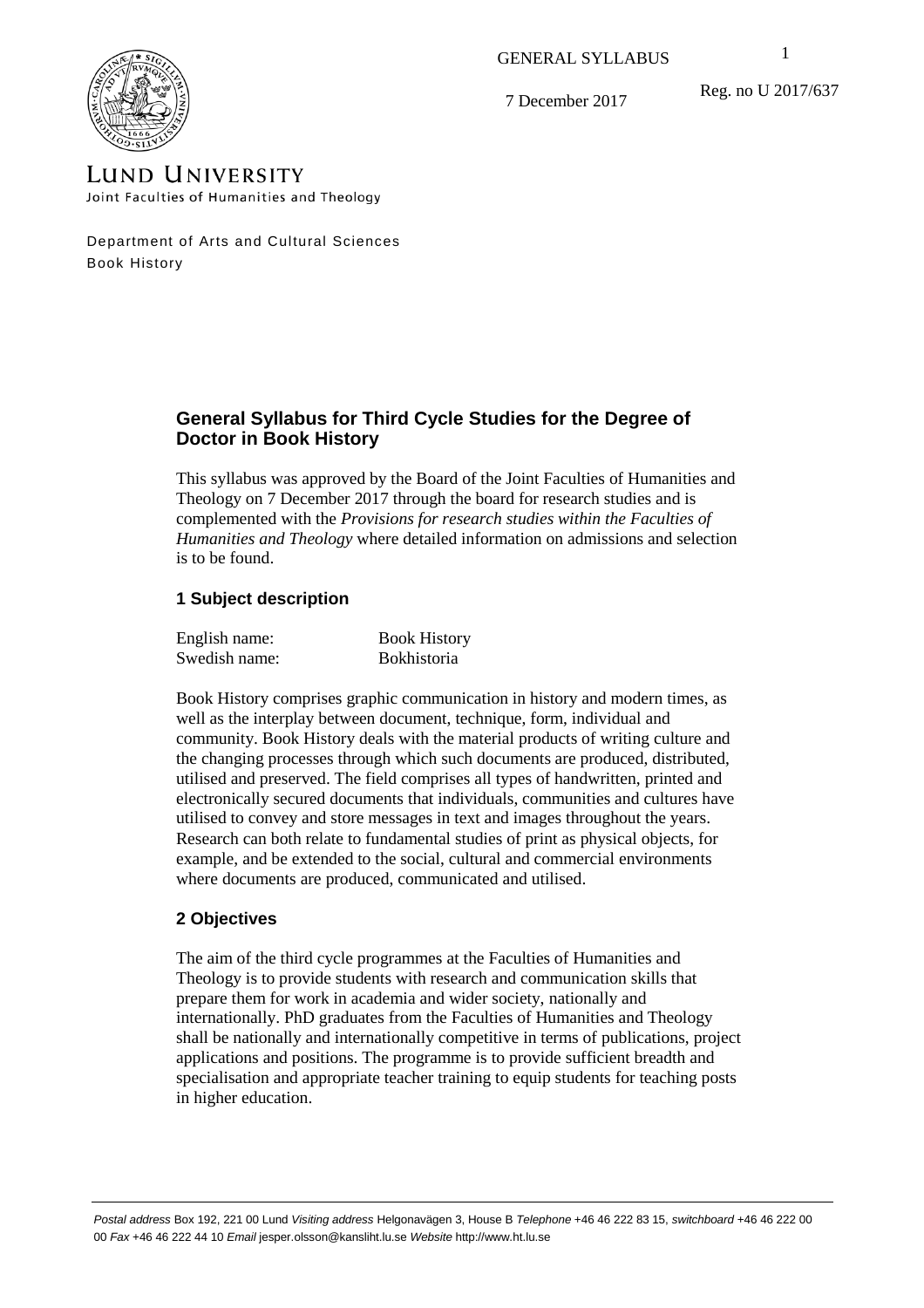The completion of the third cycle programme in Book History results in a degree of Doctor of Philosophy.

Outcomes for a degree of Doctor in accordance with the Higher Education Ordinance, Annex 2, Qualifications Ordinance:

#### *Knowledge and understanding*

For the degree of Doctor the third-cycle student shall – demonstrate broad knowledge and systematic understanding of the research field as well as advanced and up-to-date specialised knowledge in a limited area of this field, and – demonstrate familiarity with research methodology in general andthe methods of the specific field of research in particular.

#### *Competence and skills*

For the degree of Doctor the third-cycle student shall – demonstrate the capacity for scholarlyanalysis and synthesis as well to review and assess new and complex phenomena, issues and situations autonomously and critically

– demonstrate the ability to identify and formulate issues with scholarly precision critically, autonomously and creatively, and to plan and use appropriate methods to undertake research and other qualified tasks within predetermined time frames and to review and evaluate such work – demonstrate through a dissertation the ability to make a significant contribution to the formation of knowledge through his or her own research – demonstrate the ability in both national and international contexts to present and discuss research and research findings authoritatively in speech and writing and in dialogue with the academic community and society in general – demonstrate the ability to identify the need for further knowledge, and – demonstrate the capacity to contribute to social development and support the learning of others both through research and education and in some other qualified professional capacity.

#### *Judgement and approach*

For the degree of Doctor the third-cycle student shall – demonstrate intellectual autonomy and disciplinary rectitude as well as the ability to make assessments of research ethics, and – demonstrate specialised insight into the possibilities and limitations of research, its role in society and the responsibility of the individual for how it is used.

### Outcomes for a degree of Doctor in Book History:

#### *Knowledge and understanding*

For the degree of Doctor in Book History, the third-cycle student shall

- demonstrate a deeper understanding of how the documents and techniques of graphic communication interact with individuals and communities,
- demonstrate a broad knowledge of theory and methodology concerning perspectives on graphic communication and graphic culture in history and modern times that are relevant to book history.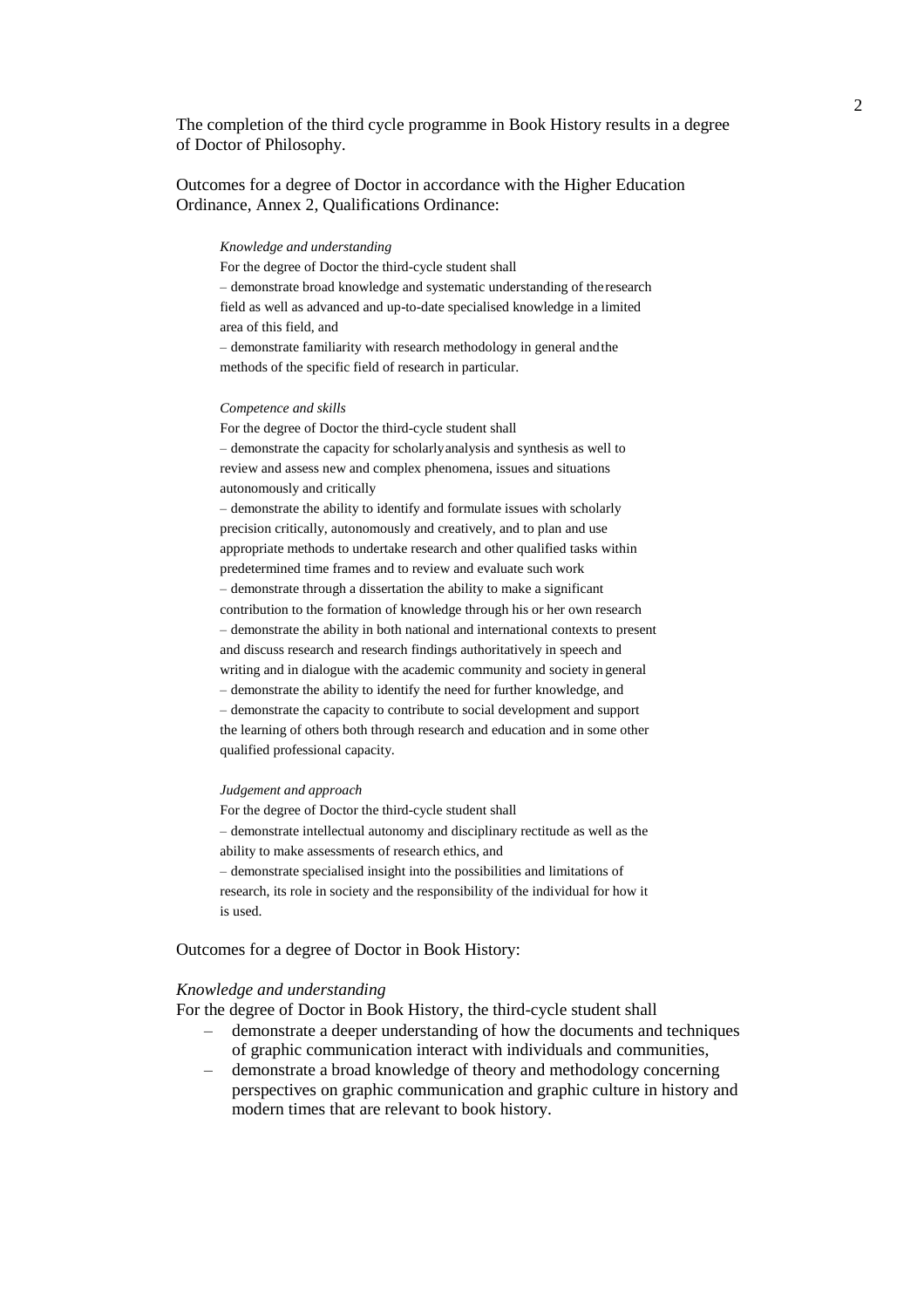#### *Competence and skills*

For the degree of Doctor in Book History, the third-cycle student shall

- demonstrate the ability to describe, analyse and contextualise various types of graphic documents,
- demonstrate the ability to analyse and problematise the consequences of the utilisation of different types of media.

#### *Judgement and approach*

For the degree of Doctor in Book History, the third-cycle student shall

 $\Box$  demonstrate a deeper insight into the role of graphic communication in processes of social change.

## **3 Admission requirements**

Pursuant to the Higher Education Ordinance, Chapter 7 Section 35, the requirements for admission to third-cycle studies are as follows:

The requirements for admission to third-cycle courses and study programmes are that the applicant: 1. meets the general and specific entry requirements that the higher education institution may have laid down, and 2. is considered in other respects to have the ability required to benefit from the course or study programme.

For admission to third-cycle studies at the Faculties of Humanities and Theology, it is always the applicant's responsibility to document his or her eligibility at the deadline for applications.

#### **3.1 General admission requirements**

Pursuant to the Higher Education Ordinance, Chapter 7 Section 39, the general requirements for admission to third-cycle studies are as follows:

A person meets the general entry requirements for third-cycle courses and study programmes if he or she:

1. has been awarded a second-cycle qualification

2. has satisfied the requirements for courses comprising at least 240 credits of

which at least 60 credits were awarded in the second-cycle, or

3. has acquired substantially equivalent knowledge in some other way in Sweden or abroad.

The higher education institution may permit an exemption from the general entry requirements for an individual applicant, if there are special grounds.

Second-cycle courses and papers (see Specific admission requirements below) must be categorised as such in the relevant course syllabus.

At the Faculties of Humanities and Theology, the second cycle is defined in accordance with the Higher Education Act Chapter 1 Section 9: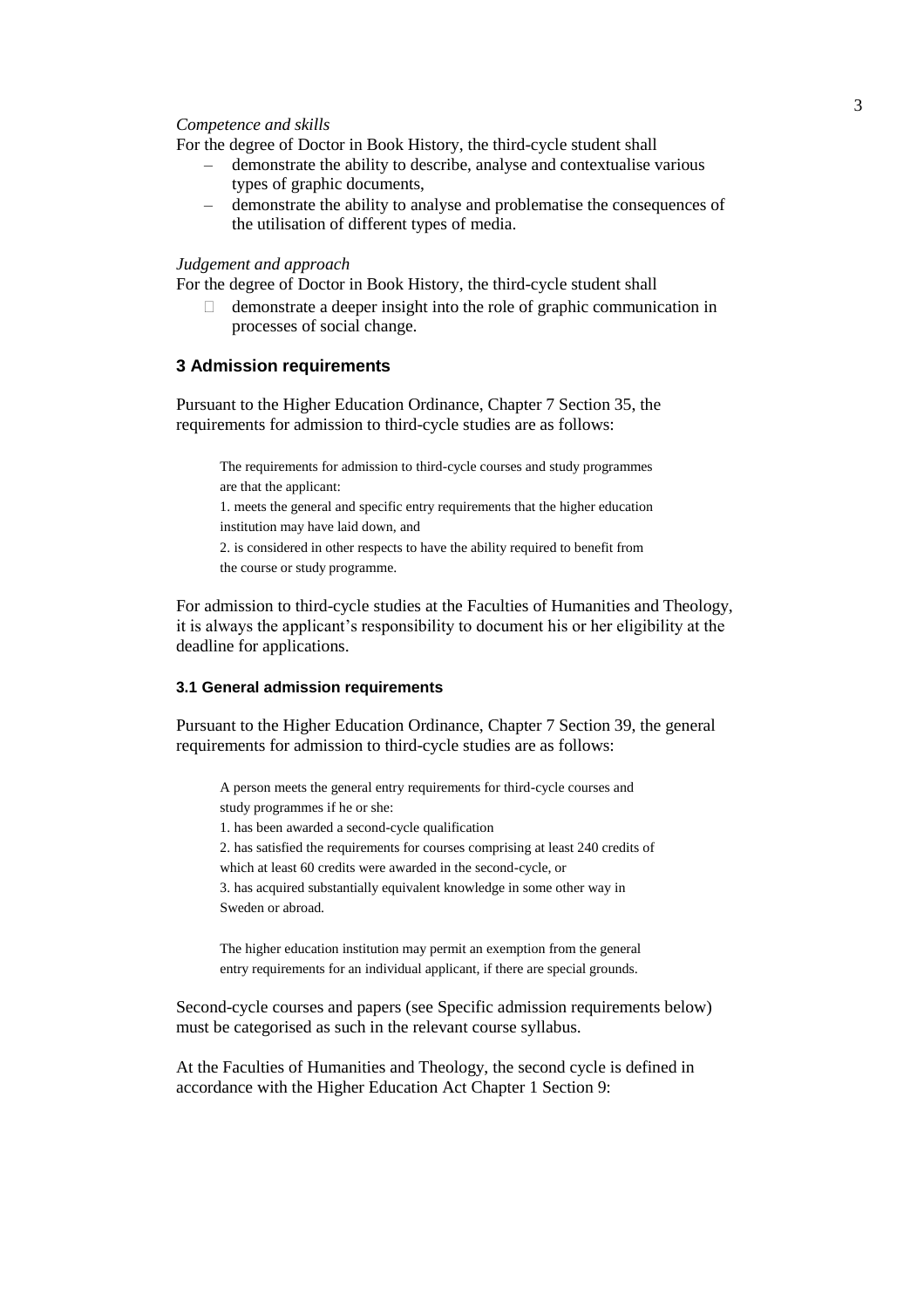Second-cycle courses and study programmes shall be based fundamentally on the knowledge acquired by students during first-cycle courses and study programmes, or its equivalent.

Second-cycle courses and study programmes shall involve the acquisition of specialist knowledge, competence and skills in relation to first-cycle courses and study programmes, and in addition to the requirements for first-cycle courses and study programmes shall:

- further develop the ability of students to integrate and make autonomous use of their knowledge

- develop the students' ability to deal with complex phenomena, issues and situations, and

- develop the students' potential for professional activities that demand considerable autonomy, or for research and development work. Ordinance (2006:173).

Assessment of equivalent knowledge (point 3) will normally only be made when the applicant's qualifications are from an educational system in which the above definition of 'second cycle' is not applicable.

Transitional provision to Ordinance 2006:1053:

Those who meet the general admission requirements for doctoral programmes before 1 July 2007 will also be considered to meet the general admission requirements for third-cycle courses and study programmes until the end of June 2015.

### **3.2 Specific admission requirements**

A person meets the specific admission requirements for third-cycle courses and study programmes in Book History if he or she has passed

- 90 first-cycle credits in Book History or a corresponding area, and
- 60 second-cycle credits in Book History or a corresponding area, including an approved degree project comprising at least 15 second-cycle credits in Book History or a corresponding area

A person who by virtue of education in Sweden or abroad has acquired equivalent knowledge also meets the specific admission requirements.

Transitional provision in the Faculties' provisions for research studies:

Those who meet the specific admission requirements for doctoral programmes before 1 July 2007 will also be considered to meet the specific admission requirements for third-cycle courses and study programmes until the end of June 2015.

## **3.3. Credit transfer**

The Higher Education Ordinance, Chapter 6: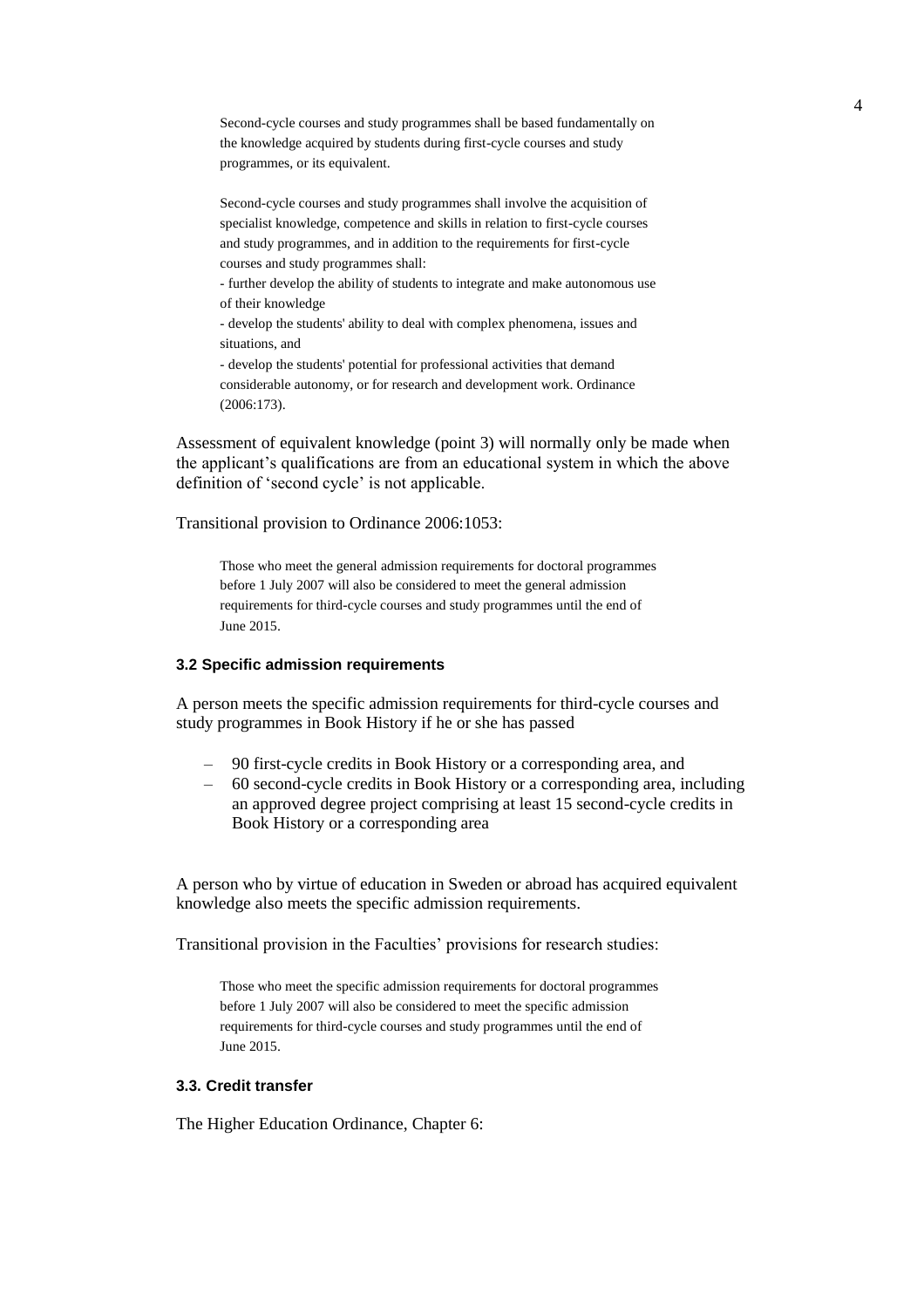#### *Credit transfer*

Section 6 If a student at a higher education institution in Sweden has successfully completed a higher education course or study programme, she or he is entitled to transfer the credits awarded for a course or study programme at another higher education institution. This does not apply, however, if there is a substantial difference between these courses or study programmes.

The same applies for students who have successfully completed a course or study programme:

1. at a university or higher education institution in Denmark, Finland, Iceland or Norway or a signatory to the Council of Europe's Convention of 11 April 1997 on the Recognition of Qualifications concerning Higher Education in the European Region (Swedish Treaty Series 2001:46), or

2. at Nordiska högskolan för folkhälsovetenskap (NHV – The Nordic School of Public Health). Ordinance (2006:1053).

Section 7 A student is entitled to transfer credits from a course or study programme other than that laid down in Section 6 if the nature and extent of the knowledge and skills cited by the student are such that they correspond on the whole to the course or study programme for which the credits are to be recognised. A student may also be given credit for corresponding knowledge and skills acquired in a vocational or professional capacity. Ordinance (2006:1053).

Section 8 The higher education institution shall assess whether credits can be awarded for the prior course or study programme or professional or vocational experience.

Credits may only be awarded to those who are students unless otherwise provided by statute or ordinance. Ordinance (2010:1064).

At the Faculties of Humanities and Theology, students must apply for credit transfer. The application will only be considered if it is submitted together with an application for admission to third-cycle studies. A decision on credit transfer is taken in conjunction with a decision on admission. Credit transfer normally affects the length of the doctoral studentship awarded in the decision on admission. In conjunction with a proposed decision, the relevant department is to propose the length of the doctoral studentship and any credit transfer.

### **3.4. Selection**

The Higher Education Ordinance, Chapter 7 Section 41:

In selecting between applicants who meet the requirements laid down in Sections 35 & 36 their ability to benefit from the course of study programmes shall be taken into account.

The higher education institution determines which assessment criteria shall be used in determining the ability to benefit from the courses and study programmes.

However, the fact that an applicant is considered able to transfer credits from prior courses and study programmes or for professional or vocational experience may not alone give the applicant priority over other applicants. Ordinance (2010:1064).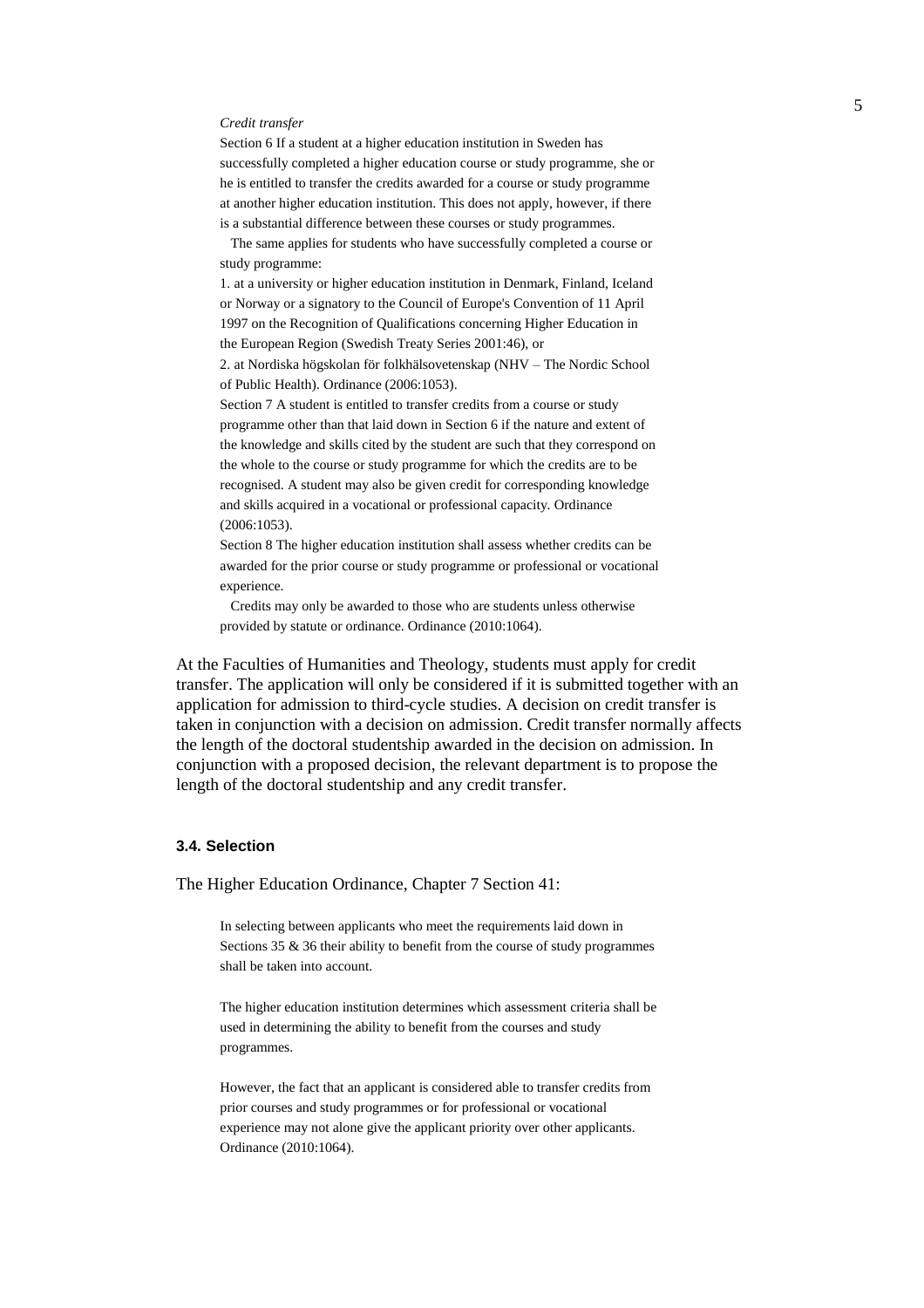The Faculties of Humanities and Theology will assess the applicant's ability to benefit from the programme against the criteria of quality, quantity, development and relevance.

## **4 The programme for a degree of Doctor**

Third-cycle studies comprise four years of full-time study (240 credits). Part-time studies (at least 50%) may be pursued but must be completed within eight years.

## **4.1 Programme design**

The programme comprises 240 credits, made up of courses comprising 60 credits and an academic thesis (PhD thesis) comprising 180 credits. Teaching is in the form of courses and seminars, and supervision of the thesis work.

For a degree of Doctor the research student must have successfully completed all examinations in the programme and the PhD thesis.

## **4.2 Supervision**

At least two supervisors shall be appointed for each doctoral student. One of them shall be nominated as the principal supervisor. The principal supervisor must have the qualifications of a reader and be employed at Lund University. The assistant supervisor must have a PhD degree. The supervisors must have completed supervisor training or be judged by the faculty board to have corresponding qualifications.

The individual study plan must specify the duties and responsibilities of each of the supervisors. Supervision comprises both help with the orientation of studies and thesis work and support throughout the studies. Doctoral students are entitled to supervision comprising 200 working hours distributed across the four-year study period. The hours are to include the supervisor's preparation for supervision (such as reading of thesis drafts), the supervision sessions and the overall planning of the programme, for example with regard to the individual study plan. However, tuition and assessment of the student in the context of third-cycle courses are not to be included in the hours for supervision. The extent of supervision will vary throughout the programme and is to be detailed in the individual study plan and specified in the supervisors' duties plans.

The Higher Education Ordinance, Chapter 6 Section 28:

A doctoral student who so requests shall be allowed to change supervisor.

### **4.3 Individual study plan**

The Higher Education Ordinance, Chapter 6 Section 29:

An individual study plan shall be drawn up for each doctoral student. This plan shall contain the undertakings made by the doctoral student and the higher education institution and a timetable for the doctoral student's study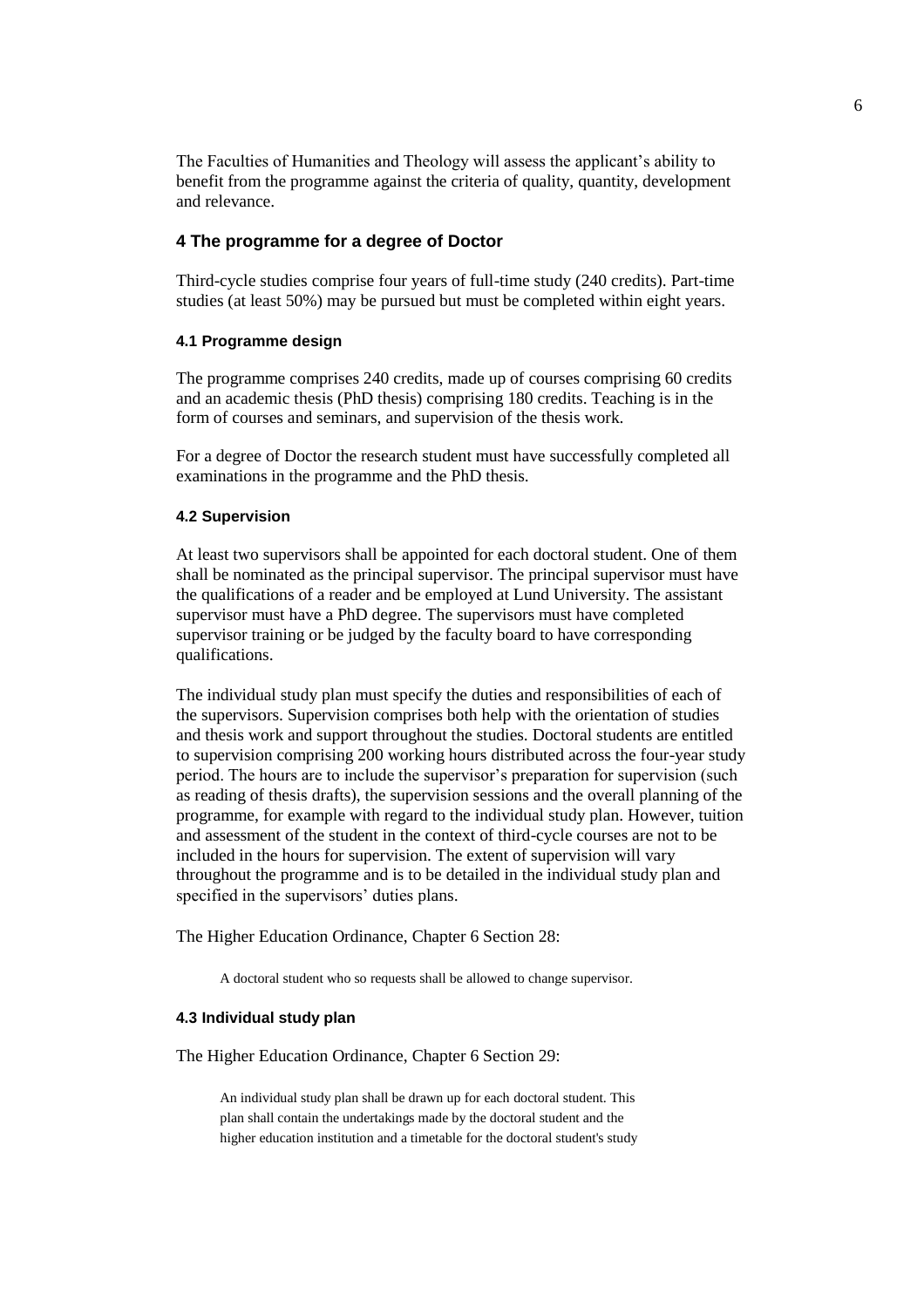programme. The plan shall be adopted after consultation with the doctoral student and his or her supervisors.

The individual study plan shall be reviewed regularly and amended by the higher education institution to the extent required after consultation with the doctoral student and his or her supervisors. The period of study may only be extended if there are special grounds for doing so. Such grounds may comprise leave of absence because of illness, leave of absence for service in the defence forces or an elected position in a trade union or student organisation, or parental leave.

The Faculties of Humanities and Theology have decided to adopt a digital tool for individual study plans. The study plan is to be printed and signed once a year by the doctoral student, principal supervisor, head of department and pro dean. Please see instructions appended to the tool.

The obligations of the doctoral student are specified in the Higher Education Ordinance, Chapter 6 Section 30.

## **4.4 Courses and seminars**

The courses that can be included in the programme may be courses offered by the home department or by other departments at or outside Lund University. The Faculties of Humanities and Theology provide a compulsory introduction course of 7.5 credits.

Regulations for third-cycle education at Lund University, section 9:

All doctoral students shall be offered training in teaching and learning in higher education of at least two weeks. Doctoral students who teach in the first or second cycle shall have completed introductory training of at least two weeks or acquired equivalent knowledge in another way.

The faculty board shall decide whether training in higher education teaching and learning shall take the form of an examined component of the programme or form part of the doctoral student's departmental duties.

At the Faculties of Humanities and Theology, the training in higher education teaching and learning is included as a compulsory two-week component of the programme, amounting to 3 credits.

Core course in Book History comprising 52.5 credits including compulsory modules of 30 credits:

Module 1. Theories and Methods of Book History, 7.5 credits Module 2. Theories and Methods of Book History – specialised course, 7.5 credits

as well as two of the following elective modules:

 $\Box$  Bibliographic Theory and Method, 7.5 credits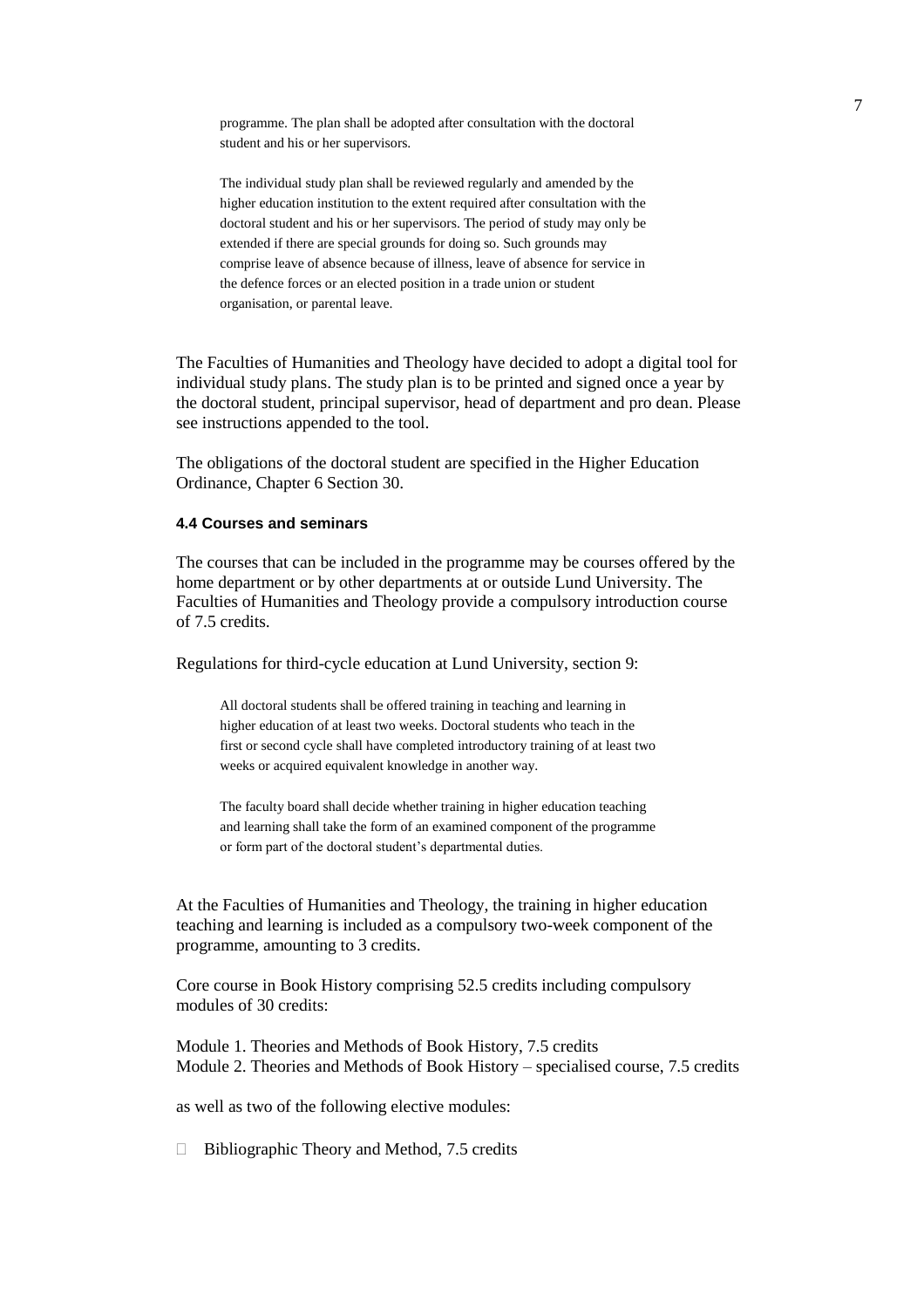- □ Manuscript History and Codicology, 7.5 credits
- Graphic Technique and Form 1450–2000, 7.5 credits
- □ The European Book Market 1450–1800: publication, distribution, regulation, 7.5 credits
- □ The European Book Market 1800–Present: publication, distribution, regulation, 7.5 credits
- □ Censorship, Piracy, Author's Rights historical specialisation, 7.5 credits
- □ Library History and Book Collecting, 7.5 credits

The individual study plan is to specify the courses that can be credited towards the degree, including compulsory courses and previous courses for which credit transfer has been granted at the admission of the student (see section 3.3 above). For courses at other faculties, the number of credits available for transfer will be determined by the examiner when the courses are to be entered in the individual study plan.

The examiner on the doctoral programme is appointed by the department on behalf of the faculty board and must normally be employed by Lund University and have the qualifications of a reader. One of the grades Pass or Fail will be awarded for all examinations within the programme.

Active participation in seminars is an essential component of the doctoral programme at the Faculties of Humanities and Theology. The seminar participation of the doctoral student is to be included in the planning in the individual study plan. A preliminary draft of the entire thesis must be presented and discussed at a compulsory final seminar.

## **4.5 Thesis**

The PhD thesis is the most important component of the third cycle programme. The thesis is to be based on an independently pursued research project.

The PhD thesis is to be designed as a unified research study (monograph thesis) or as a number of research articles accompanied by a summary (compilation thesis). Both types of thesis require detailed planning of the thesis work. The doctoral student will be informed about the specific requirements and traditions of the relevant subject at an early stage.

A work by two or more authors may be approved as a PhD thesis if the contributions of the different authors are so clearly specified that they can be assessed individually.

The thesis is to be defended orally at a public defence. It is awarded one of the grades Pass or Fail. The grade is to reflect both the contents of the thesis and the public defence.